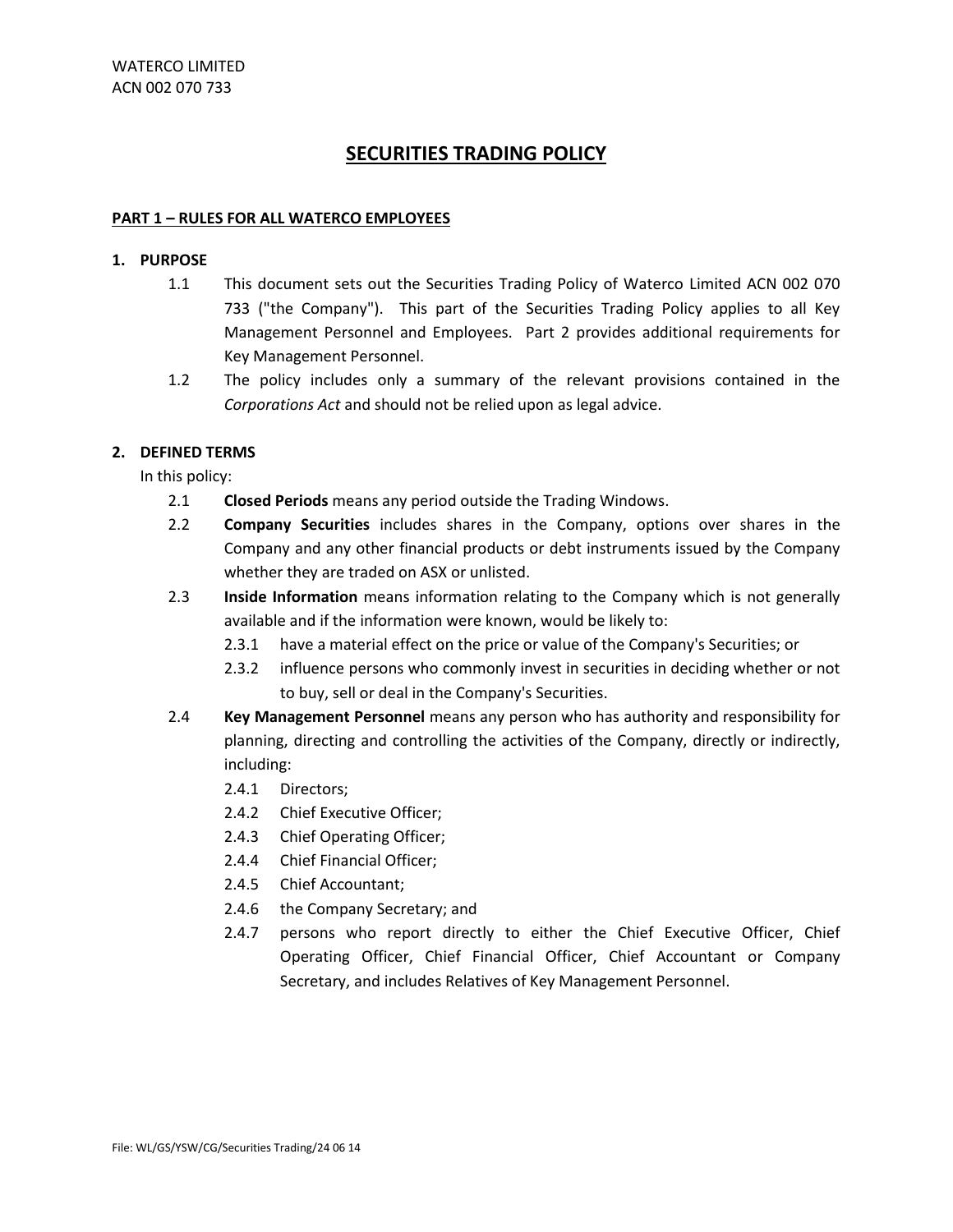- 2.5 **Relative** includes a spouse (or equivalent) or a dependant of the Key Management Personnel or a company or other entity controlled by the Key Management Personnel. For the avoidance of doubt, a Relative does not include a spouse (or equivalent) or dependant who is not controlled by the Key Management Personnel but acts on their own initiative without reference to the Key Management Personnel. In such cases, the Key Management Personnel should advise these persons that a risk exists that a Court could find a relevant association or that even without such an association, innuendo could arise if buying, selling or dealing occurs in the Company's Securities.
- 2.6 **Trading Windows** has the meaning in Item 1 of the Trading Policy set out in Part 2 of this document.

#### **3. WHAT IS THE PROHIBITION AGAINST INSIDER TRADING?**

- 3.1 If you are in possession of Inside Information relating to the Company, the insider trading provisions of the Corporations Act prohibit you from:
	- 3.1.1 applying for, buying, selling or dealing in the Company's Securities;
	- 3.1.2 advising, procuring or encouraging another person to buy, sell or deal in the Company's Securities; and
	- 3.1.3 directly or indirectly passing on information to another person, if you know or ought reasonably to know that the person may use this information to buy, sell or deal in the Company's Securities.
- 3.2 You cannot avoid the law by arranging for a member of your family or a friend to buy, sell or deal in the Company's Securities, nor may you give "tips" including Inside Information to others, including customers.
- 3.3 Examples of Inside Information include:
	- 3.3.1 the financial performance of the Company against budget;
	- 3.3.2 the forecast financial performance of the Company and its budgets;
	- 3.3.3 entry into or termination of important agreements;
	- 3.3.4 the intention of the Company to acquire or sell a business or important assets; or
	- 3.3.5 an unexpected liability.
- 3.4 Information will be regarded as being generally available, and therefore not Inside Information, if:
	- 3.4.1 it consists of readily observable matter, which requires the information to be directly observable in a "public arena" such as a judgment in court, a sufficiently detailed news story in a capital city newspaper, a media release or other published statement of the Company; or
	- 3.4.2 it has been brought to the attention of investors through an announcement to ASX, and a reasonable period has elapsed since the announcement.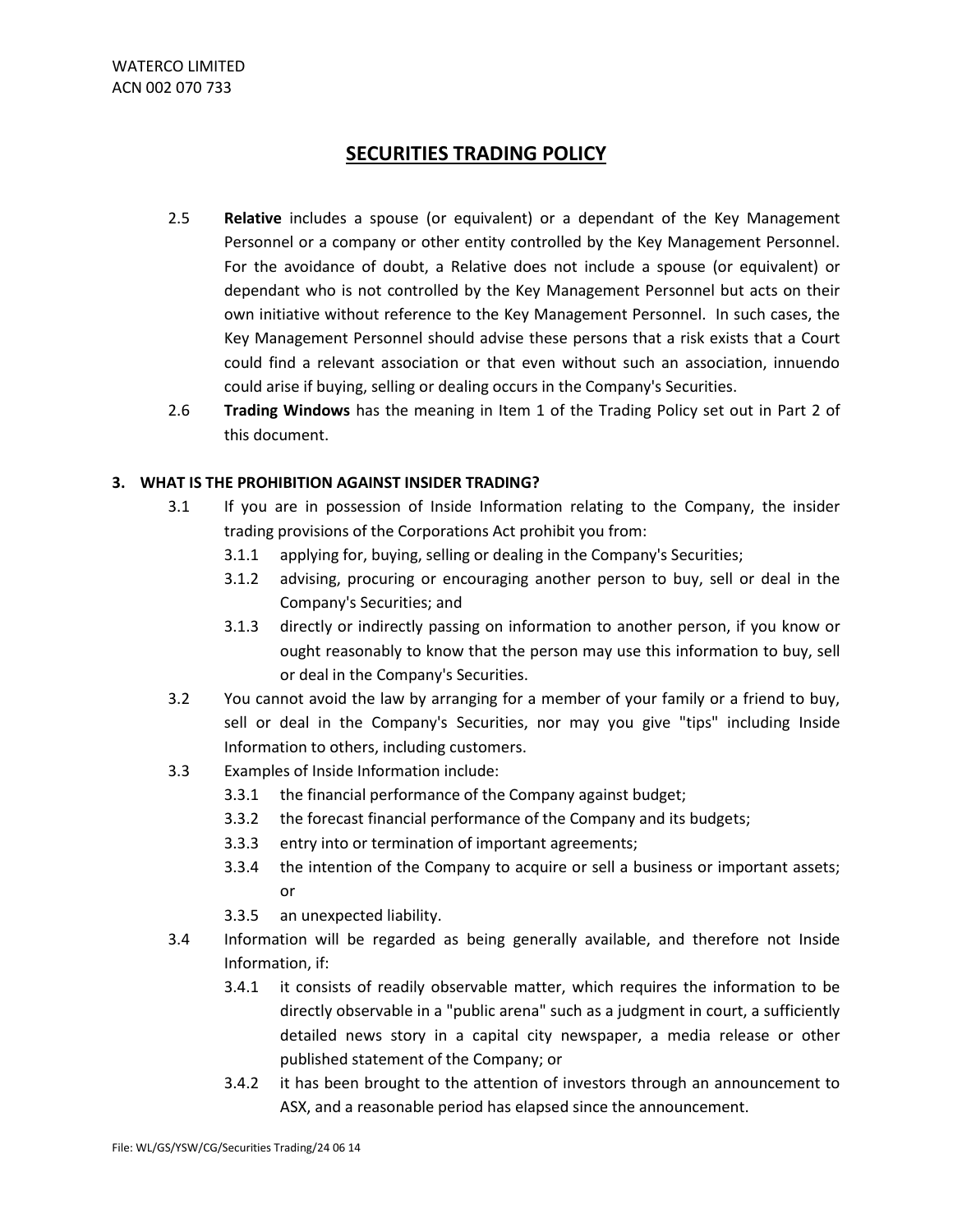#### 4. **WHAT ARE THE CONSEQUENCES OF INSIDER TRADING?**

- 4.1 Breach of the insider trading laws may expose you and/or members of your family and/or other persons to whom you pass Inside Information, to:
	- 4.1.1 criminal liability penalties include a fine of up to \$200,000 or imprisonment for five years, or both;
	- 4.1.2 civil penalties of up to \$200,000; and
	- 4.1.3 civil liability you can be sued by another party or the Company for any loss suffered as a result of illegal trading activities.
- 4.2 The Company will also regard breach of the law and/or this policy by the Company's staff as serious misconduct, which may lead to disciplinary action and/or dismissal.

#### **5. OTHER IMPORTANT INFORMATION**

- 5.1 If you have Inside Information relating to a company other than the Company, the insider trading prohibition also applies to dealing in the securities of that company. In the course of performing your duties as an employee of the Company, you may obtain price sensitive information relating to another company in a variety of circumstances including but not limited to:
	- 5.1.1 another company may provide price sensitive information about itself to the Company in the course of a proposed transaction;
	- 5.1.2 another company with whom the Company is dealing may provide price sensitive information about a third company; and
	- 5.1.3 information concerning the Company or actions which may be taken by the Company could have a material effect on another company. Independent of insider trading laws, employees are bound by a duty of confidentiality in relation to information obtained in the course of their employment.

#### **6. SHORT TRADING**

Key Management Personnel and employees must not under any circumstances buy and sell Company Securities within a 30 day period.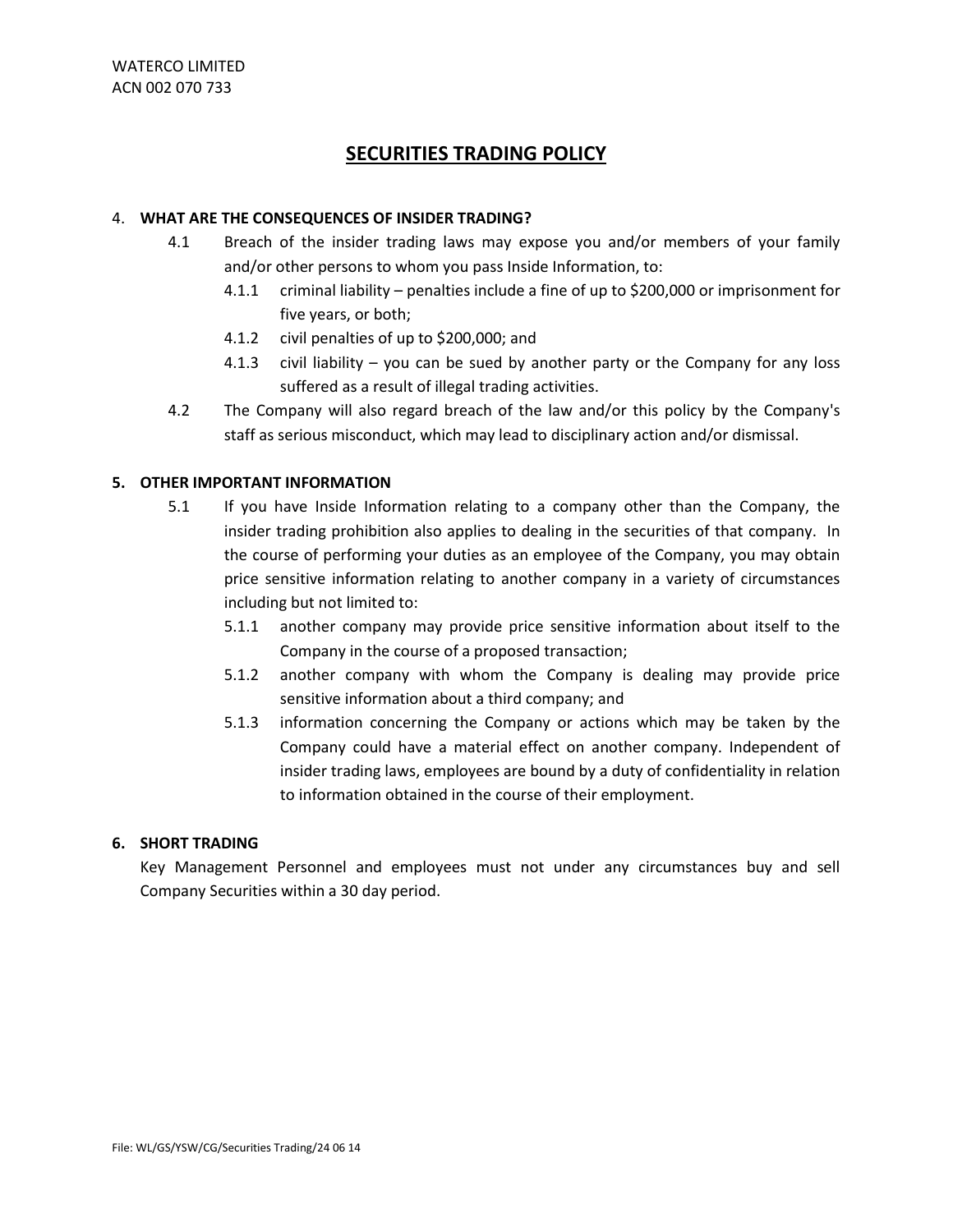#### **PART 2 – TRADING POLICY FOR KEY MANAGEMENT PERSONNEL**

#### **1. DEALINGS IN THE COMPANY'S SECURITIES WITHIN TRADING WINDOWS**

- 1.1. Key Management Personnel who are not in possession of Inside Information may buy, sell or deal in the Company's Securities during the following Trading Windows;
	- 1.1.1. Between 24 hours and 45 days after release of the Company's half yearly or annual results to the ASX.
	- 1.1.2. Between 24 hours and 45 days after the Company's annual general meeting.
	- 1.1.3. Between 24 hours and 14 days after any announcement to the ASX under the ASX Listing Rule 3.1 made outside the period between the end of a half year or financial year and the release of the results for that period.
	- 1.1.4. During the period in which the Company has a prospectus or other disclosure document on issue under which people can subscribe for securities.

Key Management Personnel (other than the Company Secretary) must notify the Company Secretary before any proposed transaction in the Company's Securities using the form in Schedule A.

The Company Secretary must notify the Chairman before any proposed transaction in the Company's Securities using the form in Schedule A.

The Board may decide to close a Trading Window early, in which case the Company Secretary will advise Key Management Personnel of that fact.

#### **2. PROHIBITION AGAINST DEALINGS IN THE COMPANY'S SECURITIES DURING CLOSED PERIODS**

Key Management Personnel must not buy, sell or deal in the Company's Securities during a Closed Period unless Exceptional Circumstances, as identified below in Item 3, are determined to exist.

#### **3. EXCEPTIONAL CIRCUMSTANCES**

Under Exceptional Circumstances, Key Management Personnel may apply to the appropriate Nominated Person for prior written clearance to deal with the Company's Securities during a Closed Period, provided that they are not in possession of Inside Information.

- 3.1 Examples of Exceptional Circumstances where the Company may provide prior written clearance to deal with the Company's Securities include:
	- 3.1.1 a severe financial hardship caused by a pressing financial commitment that cannot be satisfied otherwise than by selling the Company's Securities; or
	- 3.1.2 a requirement under a court order (for example in a bona fide family settlement) or some other overriding legal or regulatory requirement to transfer or sell the Company Securities.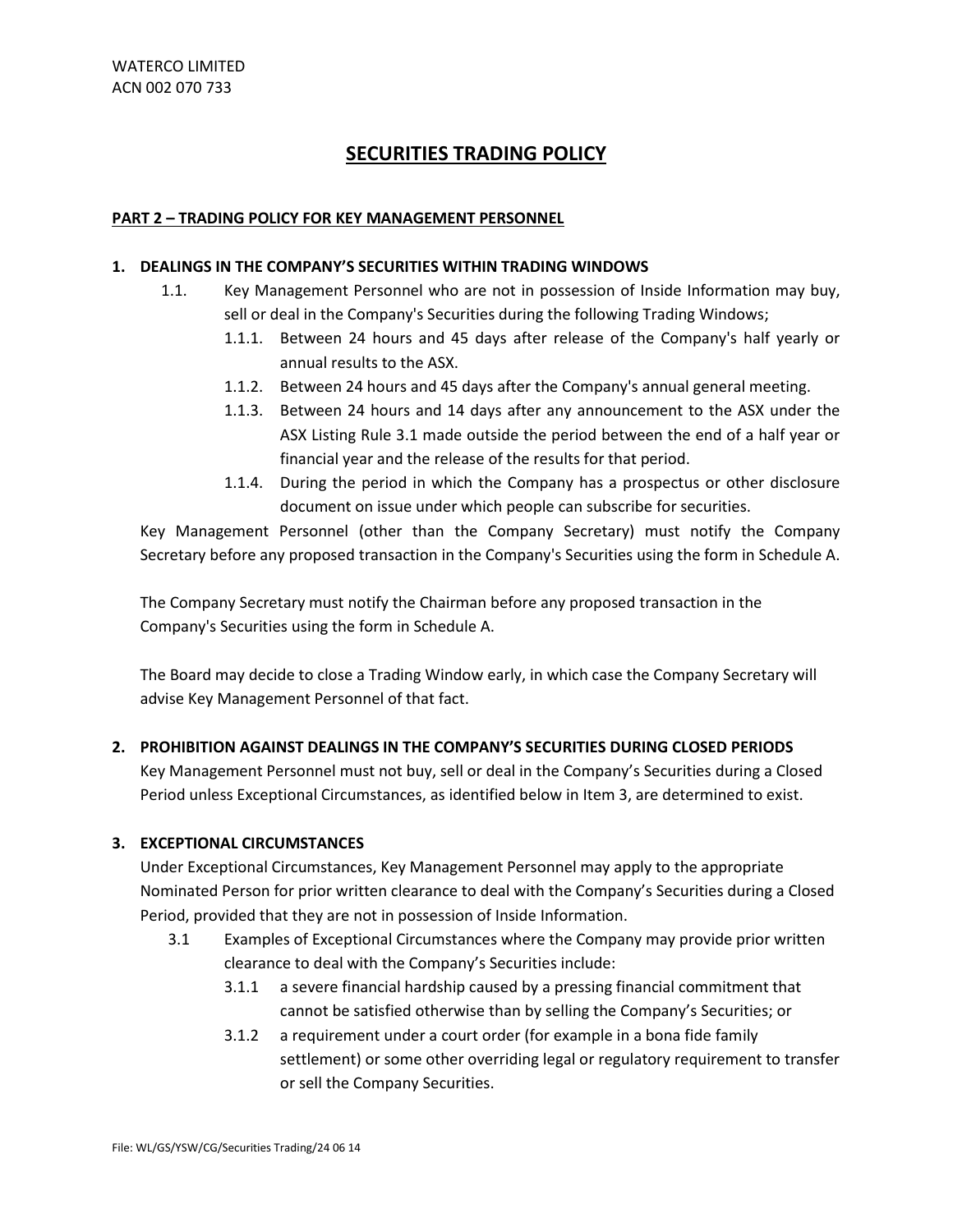Tax liabilities will not ordinarily constitute an Exceptional Circumstance unless the Key Management Personnel that must pay the tax liability has no other means of satisfying that liability.

Applications to trade in Exceptional Circumstances must be made to the following Nominated Persons:

| Person seeking permission            | <b>Nominated Person</b>                            |
|--------------------------------------|----------------------------------------------------|
| Chairman and Chief Executive Officer | Company Secretary and any one of the               |
|                                      | Company's other Directors                          |
| <b>Other Directors</b>               | Company Secretary and the Chairman                 |
| <b>Company Secretary</b>             | Chief Executive Officer and Chairman or, where     |
|                                      | both those roles are held by the same person, to   |
|                                      | the Chief Executive Officer and any other Director |
| Other Key Management Personnel       | Company Secretary and any one of the               |
|                                      | Company's Directors                                |

The permission of the Nominated Person may be sought by completing a "Share Trading Notification Form" (included at the bottom of Schedule A). Where there is more than one Company Secretary, only one such person need be notified.

The person seeking clearance in such circumstances must satisfy the Nominated Person that the proposed sale of the Company's Securities is the only reasonable course of action available to them in the circumstances. The granting of permission is entirely at the discretion of the Nominated Person. The Nominated Person may seek the views of the Board and/or external legal advisers before providing their decision.

#### **4. REPORTING TO THE BOARD**

Directors of the Company must report any transactions in the Company's Securities that occur at any time to the Company Secretary.

The Company Secretary will maintain a Register of Directors' Interests – details of any changes will be noted in Board Papers for the next Board Meeting.

The Company and its directors will comply with ASX Listing Rules 3.19A and 3.19B concerning notifiable interests of directors.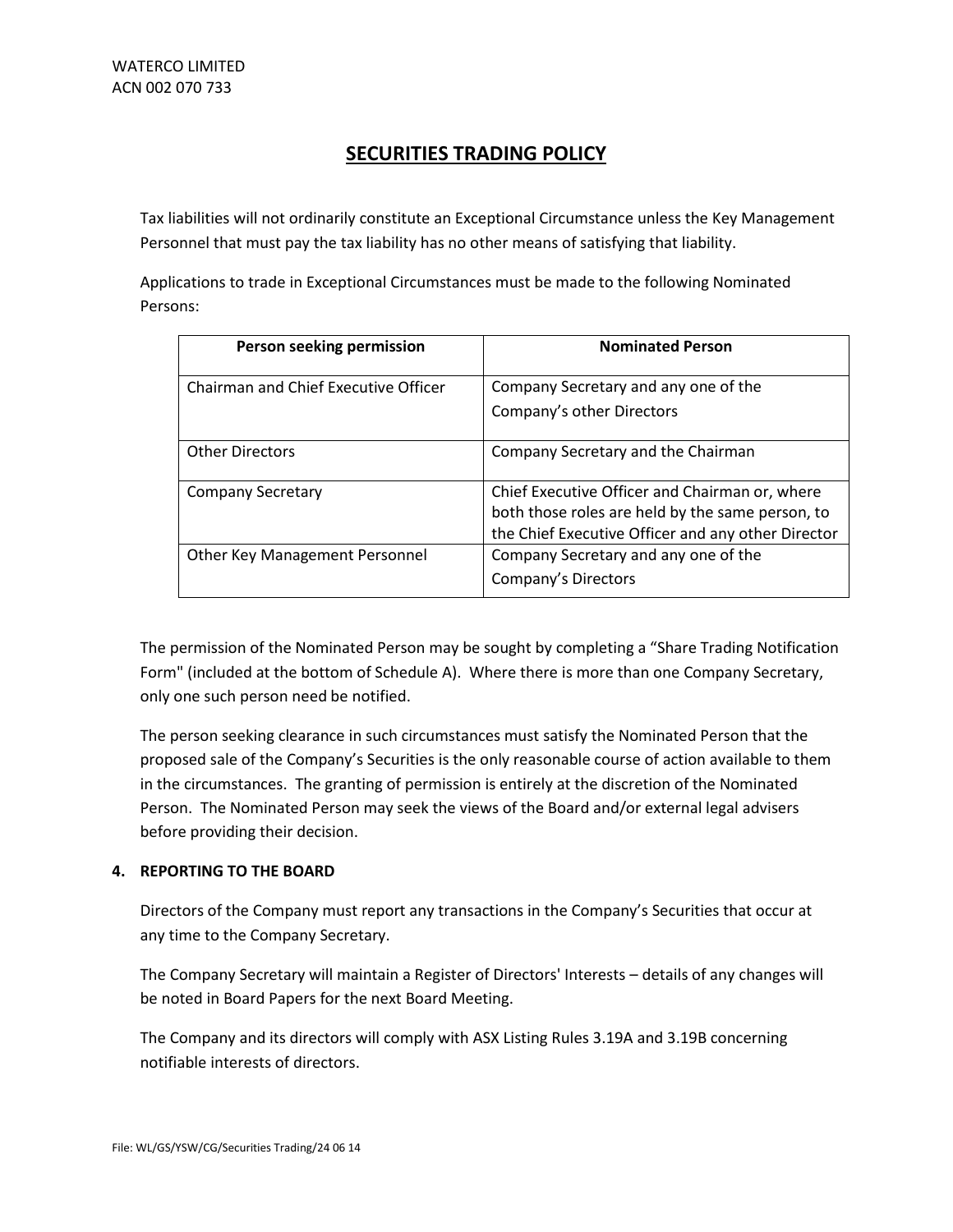#### **5. RETIRING OFFICERS**

Where Key Management Personnel retire from office or employment, it is recommended that they should only buy, sell or deal in the Company's Securities after complying with the conditions outlined below:

- 5.1 where the retiring Key Management Personnel is aware of profit results of the Company – only after 24 hours from the time those profit results have been released to ASX; and
- 5.2 where the Key Management Personnel retires within a period of 45 days prior to the Annual General Meeting of the Company – only after 24 hours from the conclusion of the Annual General Meeting.

### **6. EXCEPTIONS TO POLICY**

The restrictions on trading in Closed Periods do not apply to:

- 6.1 transfers of Company Securities that result in no change in beneficial interests;
- 6.2 accepting an offer for all or most securityholders (for example, in a takeover);
- 6.3 circumstances where the holder has no control or influence over the trading decisions, such as in a dividend reinvestment plan; or
- 6.4 the exercise (but not the sale of securities following exercise) of an option under an employee incentive scheme where the final day for exercise falls during a Closed Period and the Company has been in an exceptionally long Closed Period or has had a number of consecutive Closed Periods and the holder could not reasonably have been expected to exercise it at a time when free to do so.

However you must still provide prior notification in accordance with this policy. If you are uncertain about any of these exceptions you should also discuss the matter with the Company Secretary or the relevant Nominated Person.

#### **7. OTHER RESTRICTIONS**

Key Management Personnel are not to trade in financial instruments against Company securities including, but not limited to:

- 7.1 margin loans;
- 7.2 listed put or call options or equivalent; and
- 7.3 stop-loss contracts.

#### **8. REVIEW**

This Policy will be reviewed periodically as and when necessary to meet the operational requirements of the Company and changes in the law.